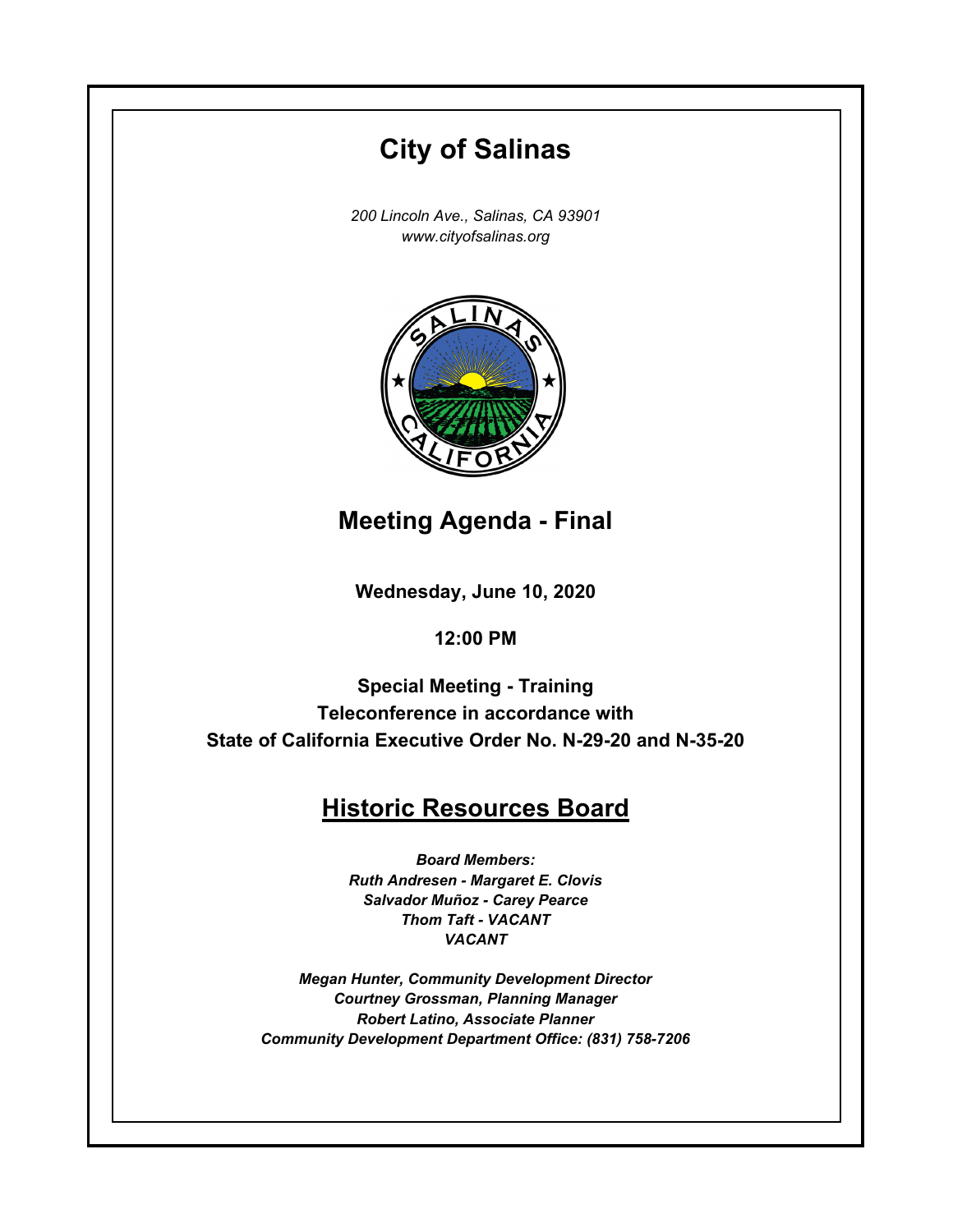## **SPECIAL MEETING - TRAINING**

# **Pursuant to California Government Code Section 54954.3, public comments for a special meeting are limited to the scheduled agenda item(s).**

#### **PUBLIC NOTICE**

*This meeting is being conducted utilizing teleconferencing and electronic means consistent with State of California Executive Order N-29-20 dated March 17, 2020, regarding the COVID-19 pandemic. In accordance with Executive Order N-29-20, the public may only view the meeting view this meeting via Zoom. For Zoom login information, please contact Robert Latino by email at robertl@ci.salinas.ca.us by 10 A.M. on Wednesday, June 10, 2020.*

#### **PUBLIC COMMENT PROCEDURES**

*If you wish to make a comment on a specific agenda item, please submit your comment via email by 10 A.M. on Wednesday, June 10, 2020, to the Historic Resources Board Secretary at robertl@ci.salinas.ca.us*

*Reading of Public Comments: The Historic Resources Board Secretary shall read all email comments, provided that the reading shall not exceed two (2) minutes. The email comments submitted shall become part of the record.*

#### **PLEDGE OF ALLEGIANCE**

#### **ROLL CALL**

#### **PUBLIC COMMENT TIME RESTRICTIONS**

*Public comments generally are limited to two minutes per speaker; the Chair may further limit the time for public comments depending on the agenda schedule.*

### **TRAINING DETAILS**

*A Toolkit for Challenging Rural and Agricultural Historic Sites*

*Training Location: Teleconference in accordance with State of California Executive Order No. N-29-20 and N-35-20*

*Training Time: 12:00 P.M - 1:30 P.M.* 

*The purpose of this special meeting is to provide Historic Resources Board members with training. Members of the Public are welcome to join the teleconference training via Zoom. For Zoom login information, please contact the Historic Resources Board Secretary by 10 A.M. on Wednesday, June 10, 2020, by email at robertl@ci.salinas.ca.us.*

## **ADJOURNMENT**

*Confirmation of attendance at next meeting prior to adjournment.*